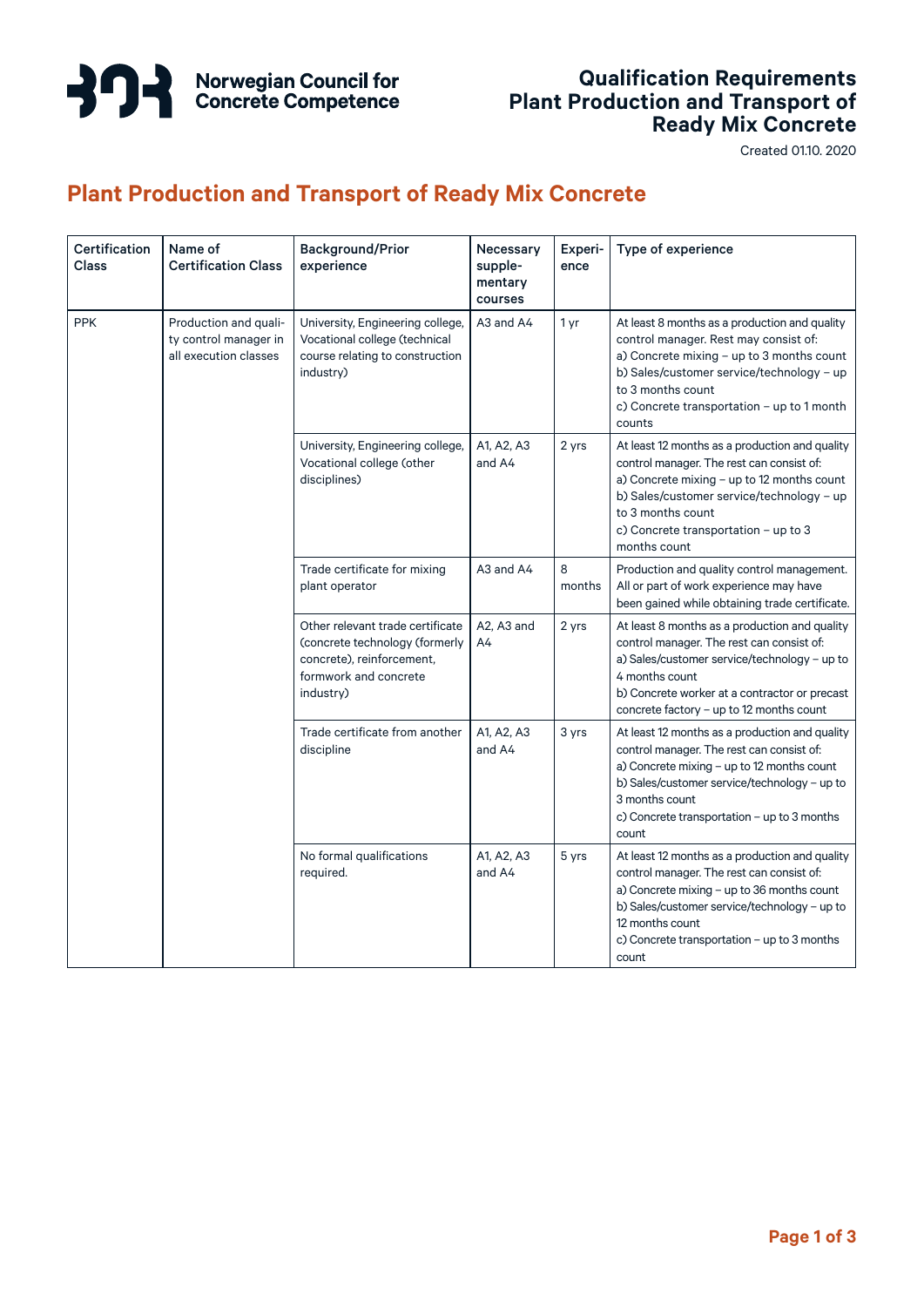

# **Norwegian Council for<br>Concrete Competence**

#### **Qualification Requirements Plant Production and Transport of Ready Mix Concrete**

Created 01.10. 2020

| <b>Certification</b><br><b>Class</b> | Name of<br><b>Certification Class</b>           | <b>Background/Prior</b><br>experience                                                                                                 | Necessary<br>supple-<br>mentary<br>courses | Experi-<br>ence | Type of experience |
|--------------------------------------|-------------------------------------------------|---------------------------------------------------------------------------------------------------------------------------------------|--------------------------------------------|-----------------|--------------------|
| <b>LB</b>                            | Laboratory technician,<br>all execution classes | University, Engineering<br>college, Vocational college<br>(technical course relating to<br>construction industry)                     | None                                       | None            |                    |
|                                      |                                                 | Relevant trade certificate<br>(mixing plant operator)                                                                                 | None                                       | None            |                    |
|                                      |                                                 | Other relevant trade certificate<br>(concrete technology (formerly<br>concrete), reinforcement,<br>formwork and concrete<br>industry) | A2                                         | 1 yr            | Laboratory work    |
|                                      |                                                 | Trade certificate/Vocational<br>training certificate from<br>another discipline                                                       | A1 and A2                                  | 1 yr            | Laboratory work    |
|                                      |                                                 | Production and quality control<br>manager in certificate class<br><b>PPK</b>                                                          | None                                       | None            |                    |
|                                      |                                                 | No formal qualifications<br>required.                                                                                                 | A1 and A2                                  | 1 yr            | Laboratory work    |
|                                      |                                                 | Mixing plant operator,<br>previously approved in<br>competence class BO                                                               | None                                       | None            |                    |